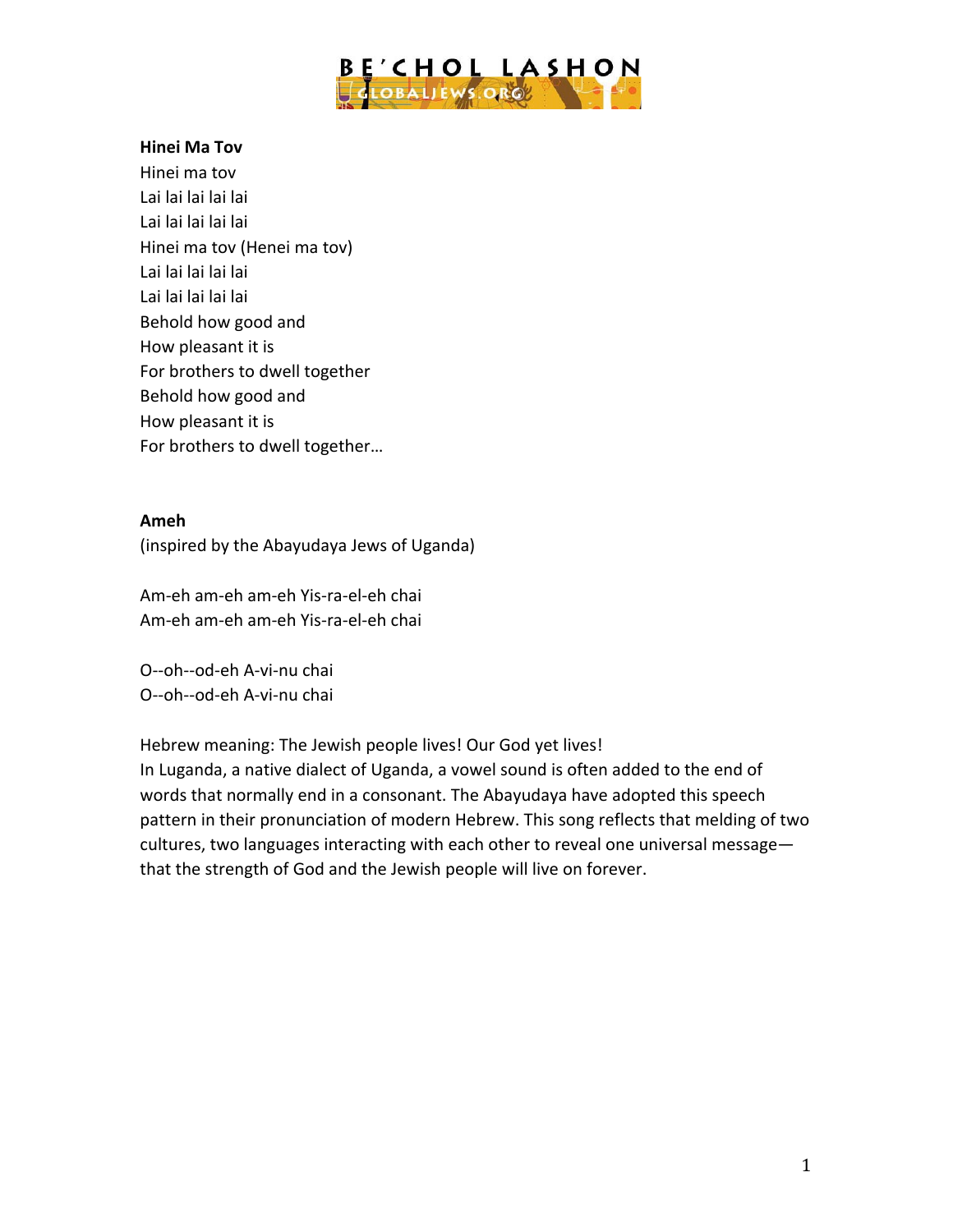

### **Lecha Dodi**

Lecha Dodi, Likrat Kala, Likrat Kala, Penei Shabbat n'kab'la, n'kabla.

Shabbat Shalom x 2 Shabbat shalom umevorach.

Come my beloved to meet the bride, to meet the bride Let us welcome the Sabbath.

A Sabbath of peace x2 Blessed Sabbath.

# **Barchu/Roll Into Dark**

Bar'chu et Adonai ham'vorach Baruch Adonai Ha-m'vorach (ha-m'vorach) L'olam (l'olam) Va---ed Ha-m'vorach (ha-m'vorach) L'olam (l'olam) Va---ed

1) Roll into dark Roll into light Night becomes day Day turns to night

2) Borei yom va-laila Goleil or mip-nei cho-shech Goleil or mip-nei cho-shech V'cho-shech mip-nei or

**God You Have Given Me** – לי נתת אתה אלוהים Jah Levi

God you have given me Everything I need To be free In the reality, oh oh...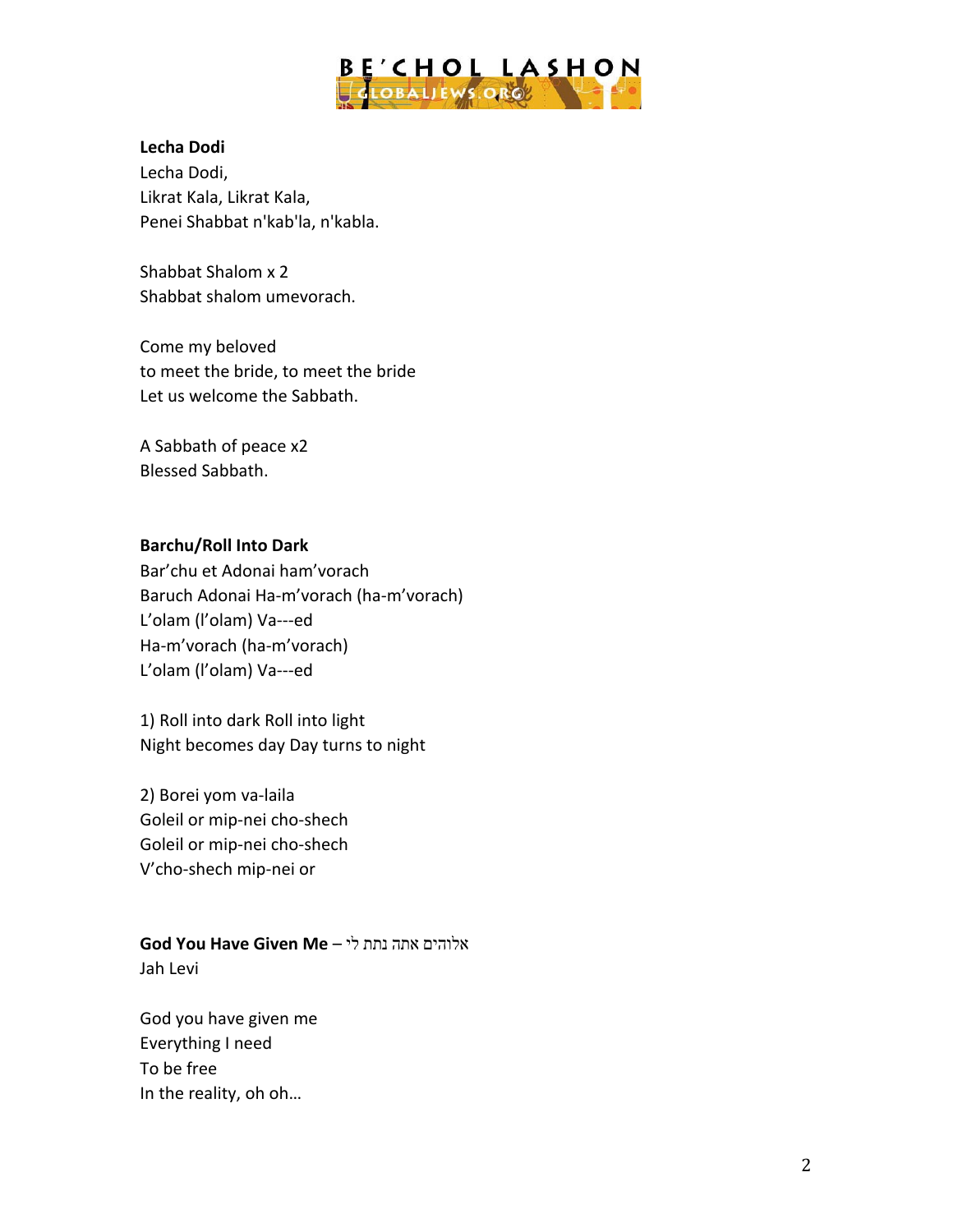

In the reality, oh oh... Elo-him ata na-ta-ta li Kol Mah she-tza-rich Li-hee-yot chof-shi Ba-me-tzi-oot ha-zot

## **Shema**

Shema Yisrael Adonai Eloheinu Adonai Echad

## **Mi Chamocha**

Who is like unto Thee, O Lord, among the mighty? Who is like unto Thee, glorious in holiness; Fearful in praises, and doing wondrous deeds?

Mi kamocha Ba'elim Adonai? Mi kamocha ne'dar bakodesh; Nora tehillot, oseh pheleh.

#### **Mi Sheberach - Debbie Friedman**

Mi shebeirach avoteinu M'kor hab'racha l'imoteinu May the source of strength, Who blessed the ones before us, Help us find the courage to make our lives a blessing, and let us say, Amen.

Mi shebeirach imoteinu M'kor habrachah l'avoteinu Bless those in need of healing with r'fuah sh'leimah, The renewal of body, the renewal of spirit, And let us say, Amen

#### **Oseh Shalom**

Oseh Shalom bim'ro'mav Hu ya'aseh shalom alei'nu V'al kol Yisrael V'al kol yoshvei tevel V'imru Amen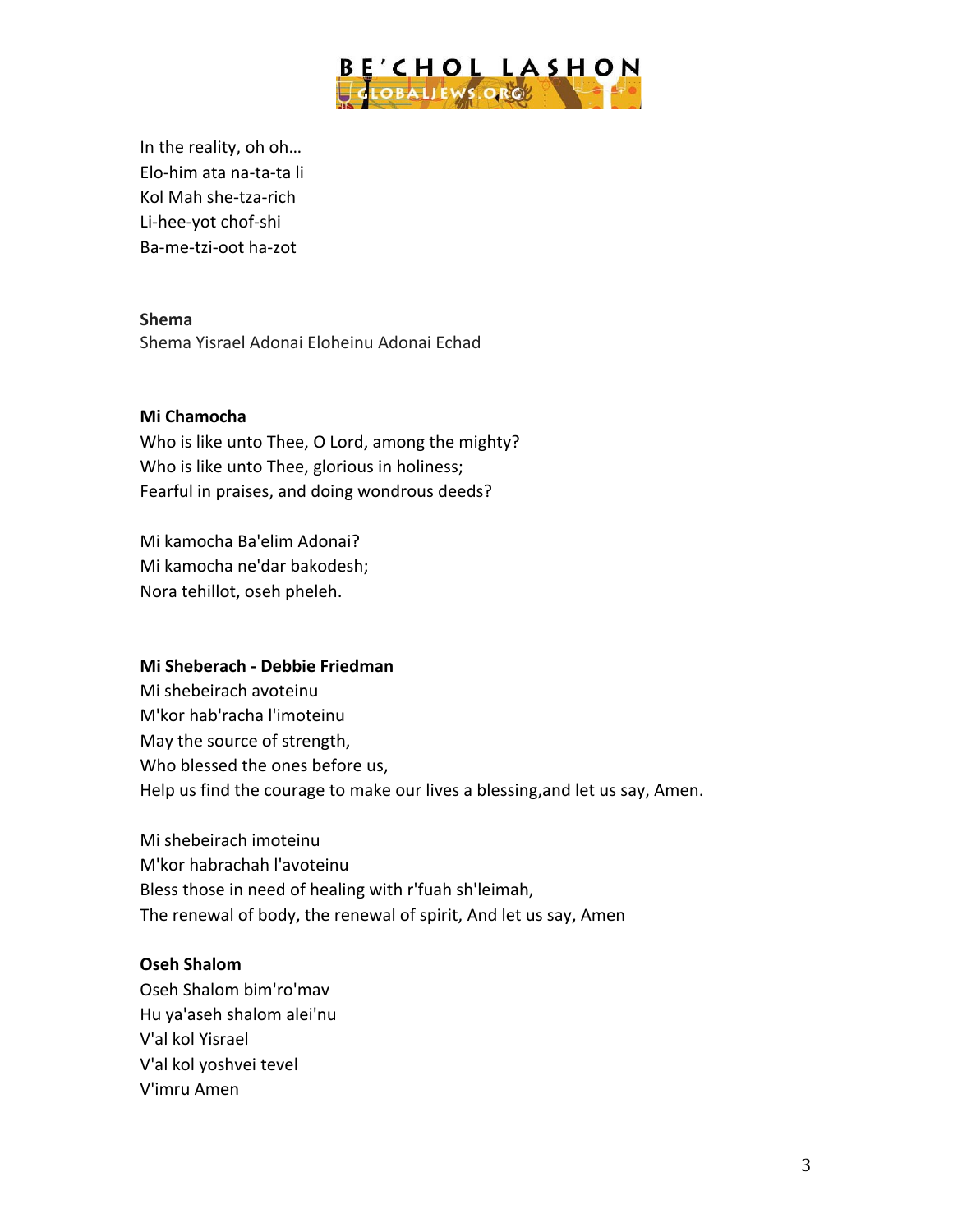

# **Kaddish for Black Lives**

By Jewish Multiracial Network

Creator of life, source of compassion. Your breath remains the source of our spirit, even as too many of us cry out that we cannot breathe. Lovingly created in your image, the color of our bodies has imperiled our lives.

Black lives are commodified yet devalued, imitated but feared, exhibited but not seen. Black lives have been pursued by hatred, abandoned by indifference and betrayed by complacency.

Black lives have been lost to the violence of the vigilante, the cruelty of the marketplace and the silence of the comfortable.

We understand that Black lives are sacred, inherently valuable, and irreplaceable. We know that to oppress the body of the human is to break the heart of the divine. We yearn for the day when the bent will stand straight.

We pray that the hearts of our country will soften to the pain endured for centuries. We will do the work to bind up the wounds, to heal the shattered hearts, to break the yoke of oppression.

As the beauty of the heavens is revealed to us each day, may each day reveal to us the beauty of our common humanity. Amen.

## **Kaddish**

Yitgadal v'yitkadash sh'mei raba b'alma di v'ra chirutei, v'yamlich malchutei, b'chayeichon uv'yomeichon uv'chayei d'chol beit Yisrael, baagala uviz'man kariv, v'im'ru: Amen. Y'hei sh'mei raba m'varach l'alam ul'almei almaya. Yitbarach v'yishtabach v'yitpaar v'yitromam v'yitnasei, v'yit'hadar v'yitaleh v'yit'halal